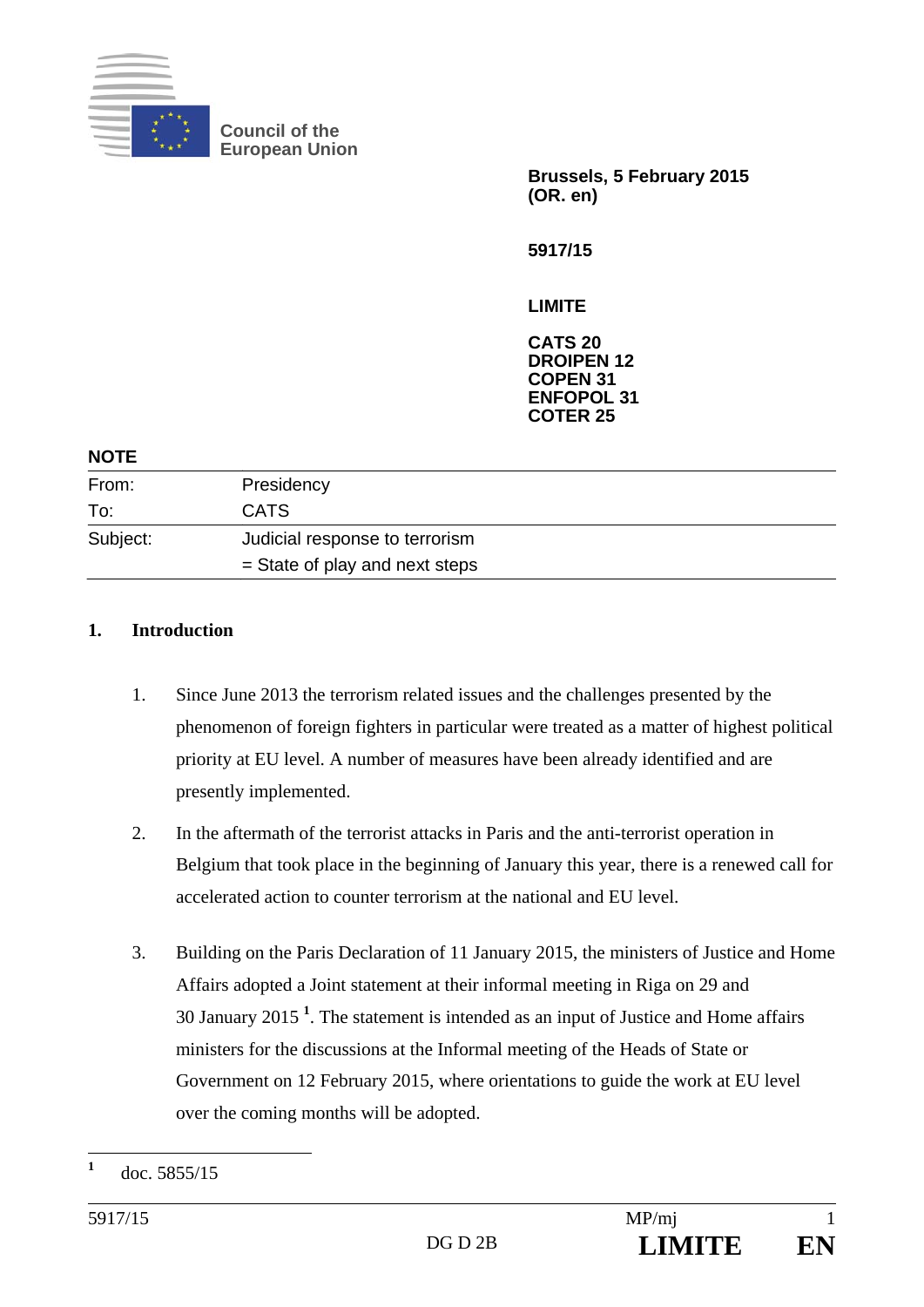Providing effective judicial response to terrorism is an integral part of a comprehensive framework to counteract terrorism and the phenomenon of foreign fighters in particular. A number of judicial aspects were therefore integrated in the Riga Joint statement and would need an appropriate and timely follow-up.

#### **2. Judicial response**

- 5. The issue was specifically addressed on several occasions and lately during the informal meeting of Justice Ministers in Riga and at the lunch of the Justice Ministers in December 2014 where it was concluded that work on that matter should continue further to the discussions that took place in CATS on 21 October and 11 November 2014 under the Italian Presidency. In this respect, the Report "Foreign Fighters: Eurojust's views on the phenomenon and the criminal justice response" adopted by the College of Eurojust in November 2014**<sup>2</sup>** was referred as a valuable tool providing useful findings and analysis of the recurring challenges related to the effective prosecution of terrorism related offences.
- 6. Having regard to the Riga Joint Statement and building on the discussions held thus far in the Council and its preparatory bodies regarding the judicial aspects of an effective response to terrorism, as well as the paper of the EU Counter-Terrorism Coordinator DS 1035/15 to the extraordinary COSI meeting of 20 January 2015, the Presidency would like to hold an exchange of views at CATS on those issues with a view to contributing to the process of streamlining and consolidating further the efforts to counter terrorism effectively across the EU, while ensuring a proper balance between security and fundamental rights.
- 7. Five main areas relating to the judicial dimension of counter-terrorism action could be examined in order to provide guidance on the aspects that could be addressed in the context of a comprehensive policy framework:
	- (i) criminalisation,
	- (ii) conducting effective criminal proceedings,
	- (iii) exchange of information and cooperation of judicial authorities,

(iv) disengagement, rehabilitation, and de/anti*-*radicalisation measures in the judicial context,

(v) cooperation with third countries.

 **2** doc. 16130/14 RESTREINT UE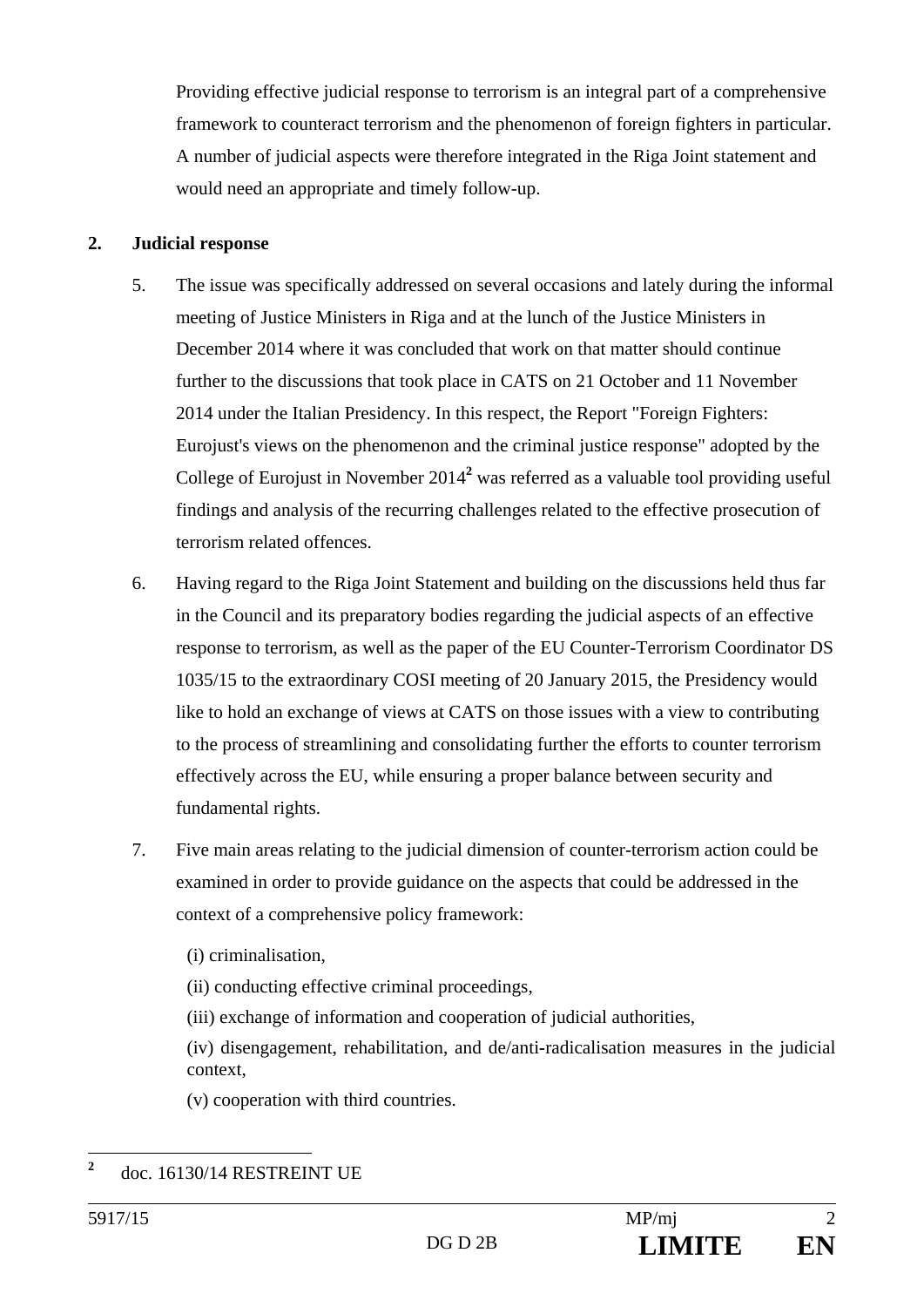#### *Criminalisation*

- 8. Further to the request of the Italian Presidency set out in CM 5005/14, 21 delegations submitted contributions about the existing or planned measures at national level implementing the operative paragraph 6 of the UN Security Council Resolution 2178(2014), which requires the criminalisation of travel abroad for terrorist purposes and financing and facilitation of such travel. A compilation of the replies received by delegations has been distributed**<sup>3</sup>** . The majority of delegations informed that an analysis of the compliance of their national legislation with the UNSC Resolution is underway and that it might result in the need to adjust the national legal framework.
- 9. It should be noted that on 21 January 2015 the Council of Europe established the Committee on Foreign Terrorist Fighters and Related Issues, which is tasked to draft an Additional Protocol to the CoE Convention on the Prevention of Terrorism (CETS No. 196), with a view to adoption at the next session of the Committee of Ministers in May. The Committee will have its first meeting on 23 February 2015.
- 10. In view of the above, the feasibility of further legislative initiatives at EU level, in particular in the light of the UNSC Resolution should be assessed. In this context it should be recalled that the Commission was already invited by the Council to look into a possible review of the Framework Decision 2002/475/JHA on combating terrorism.

# *Conducting effective criminal proceedings*

11. Although new investigations on cases involving foreign fighters´ activities were opened over the past year and some of them already resulted in convictions of over ten persons, this is yet an insufficient record of effective investigations and prosecutions given the scale of the problem. The reason for this may be manifold, and the underlying reason for this must be studied more in order to ensure effective prosecution where needed.

 **3** doc. 5206/1/15 REV 1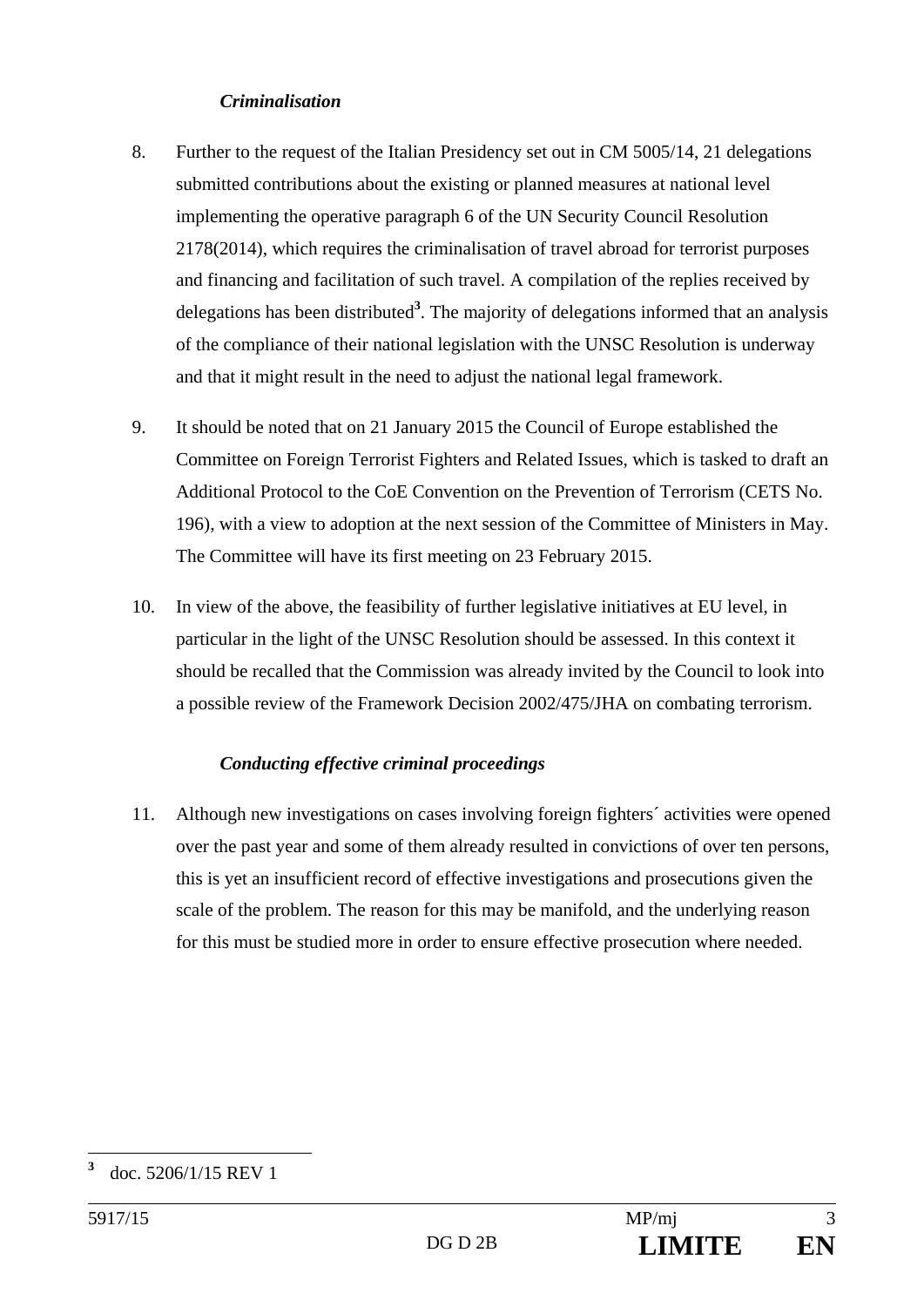- 12. The collection of evidence admissible to national courts proves to be particularly challenging in this respect. The use of multiple social media and of Internet communication channels for terrorist purposes presents an additional challenge for the conducting effective investigations and prosecutions (e-evidence). The latter requires specific expertise and awareness about the particularities of the virtual space, where the preservation of data and obtaining of electronic evidence in accordance with the existing legal framework are involved. Challenges of international cooperation arise as well in this context.
- 13. It seems appropriate to reflect on possible actions to address the challenges arising in relation to gathering and the admissibility of evidence in terrorism cases, where Eurojust could facilitate the exchange of best practices, identify recurring legal challenges and continue analysing relevant case law in its Terrorism Convictions Monitor (TCM) to consolidate a common understanding of terrorist phenomena. This could be the basis for the European Judicial Training Network to introduce dedicated training for judiciary. The creation of a platform of cyber-terrorism prosecutors within the future cybercrime judicial network could be also considered. It should be explored how more efficient judicial cooperation could be achieved with regard to IP addresses. Procedures for international mutual legal assistance in criminal matters might need to be streamlined with regard to the use of Internet for terrorist purposes.

# *Exchange of information and judicial cooperation*

- 14. As indicated in the Riga Joint statement, major progress has been made in recent years in improving information exchange and cooperation between judicial authorities. As noted, it is now of fundamental importance to harness the full potential of existing instruments and to consider further developments when addressing the matter, including enhancing the sharing of best practices and information and the use of Eurojust, in particular the exchange of information on prosecutions and convictions with Eurojust in conformity with the Council decision 2005/671/JHA.
- 15. A maximum use should be made in terrorism cases of the coordination tools offered and supported by Eurojust, namely coordination meetings, coordination centres and setting Joint Investigation Teams (JITs).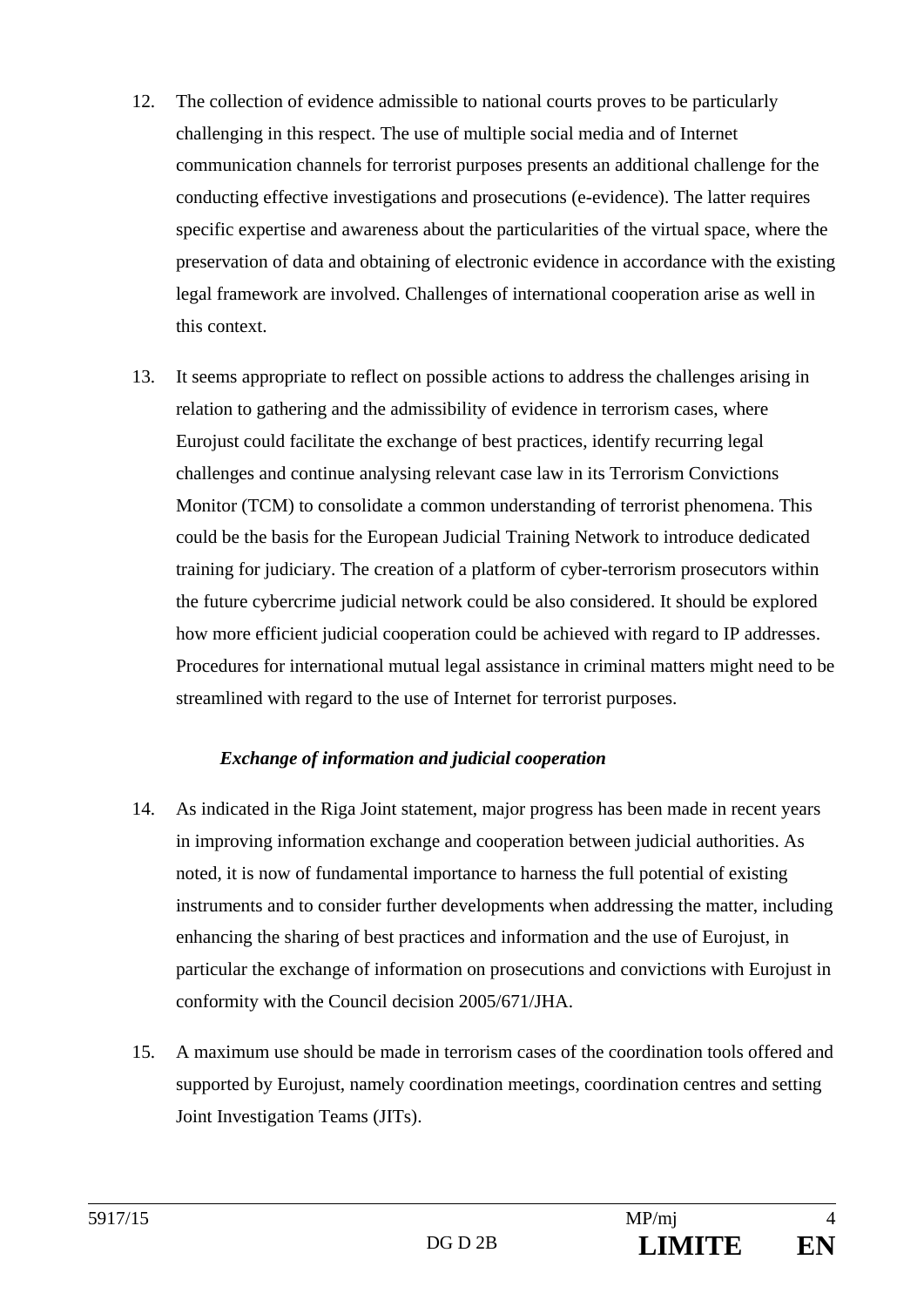16. Effective use of the criminal records information system (ECRIS) should be enhanced and its further development and strengthening could be considered, in particular regarding third country nationals.

# *Disengagement, rehabilitation and de/anti-radicalisation measures in the judicial context*

- 17. As indicated at the Council in December, an additional challenge faced by the judicial authorities of the Member States with regard to foreign fighters is the need for setting up rehabilitation and disengagement programmes, either as an alternative to criminal proceedings, as a condition to release from pre-trial detention, or as an alternative to a prison sentence (for example as a condition for a suspended sentence, thus avoiding the risk of further radicalization in prison or in the case of early release from prison). A number of Member States have already started to develop such measures in the judicial context.
- 18. The facilitation and sharing of best practices, as well as the development and support of specific projects to this effect building on the expertise of the future Radicalisation Awareness Network (RAN Centre of excellence) should be explored. Exchange of practices among prison administrations to address radicalization in prison should be facilitated. At the same time, efforts should be intensified to counter marginalisation and promote tolerance, including by stepping up the fight against hate crime and hate speech.
- 19. While detention issues fall mainly under the competence of Member States, considering a concerted EU actions might be of added value, bearing in mind the high risk of radicalisation and recruitment of potential terrorists in detention facilities.

# *Cooperation with third countries*

20. Reinforced cooperation with third countries is indispensable to amplifying the response to terrorism across the EU. This is of particular importance for the identification of the alleged perpetrators and the collection of evidence based in foreign jurisdictions or the collection of e-evidence.